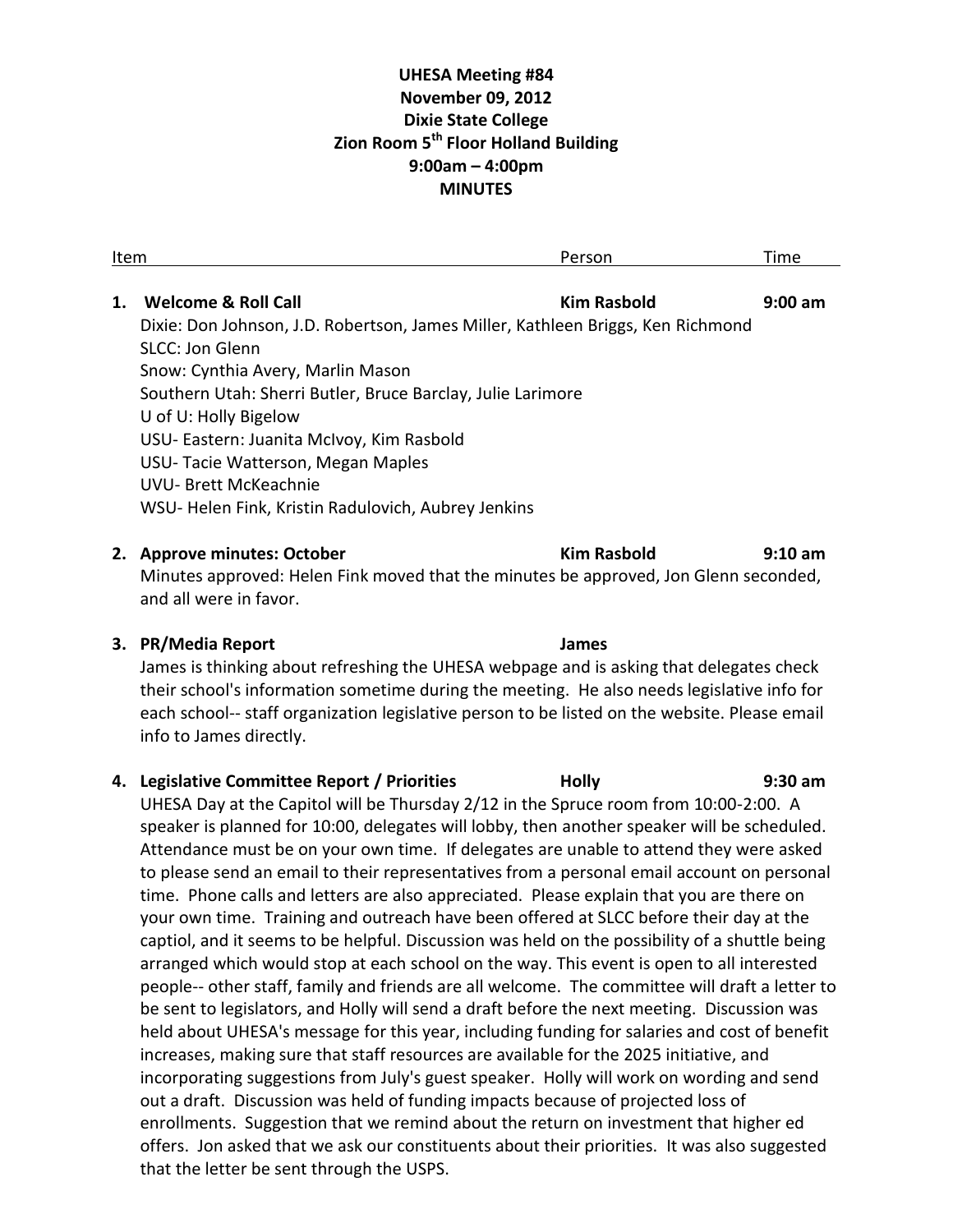# **5. Training Jon / Holly 10:15 am**

Holly and Jon offered training on how to effectively communicate with legislators. They asked that we send a letter sometime in November or December, and provided paper and postage paid envelopes. They also provided handouts on How an Idea Becomes a Bill, How a Bill Becomes a Law, and Tips for Successful Communication with your Legislator. They suggested mentioning if you are serving as a caucus delegate, as delegates hold a larger voice with legislators. This message is especially important outside of Salt Lake County. Holly will email a list of contact information for legislators to UHESA delegates. They also offered an orientation on online resources on how to find legislator's contact information, how to find their voting records, and committee assignments (including Higher Education Appropriations Committees). Jon and Holly will distribute handouts electronically. Jon suggested focusing on legislators who are current supporters of higher education.

Holly will send a link where people can sign up to receive email about Higher Education happenings to Aubrey for distribution. Jon also explained that people can sign up for alerts about specific bills, and for a weekly report of activity.

"Green Coat Guys" can help get a message to legislators. You can request that they call or meet with you. Jon and Holly suggested that everyone look up their legislator's names and photos so that they know who they are contacting before the UHESA day at the capitol.

The most important thing, according to Holly and Jon, is to be brief and to the point. They also suggested that you know your facts, and where they came from. Please be concise and courteous.

If you are unavailable for the UHESA day at the capitol, please contact your legislator on another day or by another method. Please schedule trainings with your staff.

## **6. Guest Speaker David Clark, Former Speaker of the House 11:00 am**

Mr. Clark is the former speaker of the house and a current DSU trustee. In his professional life as an employee of Zion's Bank he has found that many companies are still operating as if the recession continues. His presentation focused on the aspects and implications of how the budget is structured, and where the pressure points lie. Mr. Clark stated that the biggest challenge is figuring out how to fund everything.

He explained that knowing which legislator represents you is key. He suggested four times a year which are best to contact your legislator; 1. right after the election. 2. Start after session ends-- make an effort to meet anyone who is in your area. Let them know that you are their constituent. 3. Start with a thank you after end of session. November is the last time committees meet to vote on committee bills, which can move bills to the start of the line. December is tough, but 1st-2nd week of Jan is good. Leadership meetings are good. Create a 1 page concise critical issue presentation. Ask what they think--Can you support this? Do you need any additional information? 4. Sometime during session. Talk with legislators, especially those for whom you are a constituent. "You've done A, B, & C, but we've not had our turn."

He also suggested that UHESA Meet with the Higher Ed committee a couple of times, and that we meet with House Leadership ASAP. All house leadership was elected last night,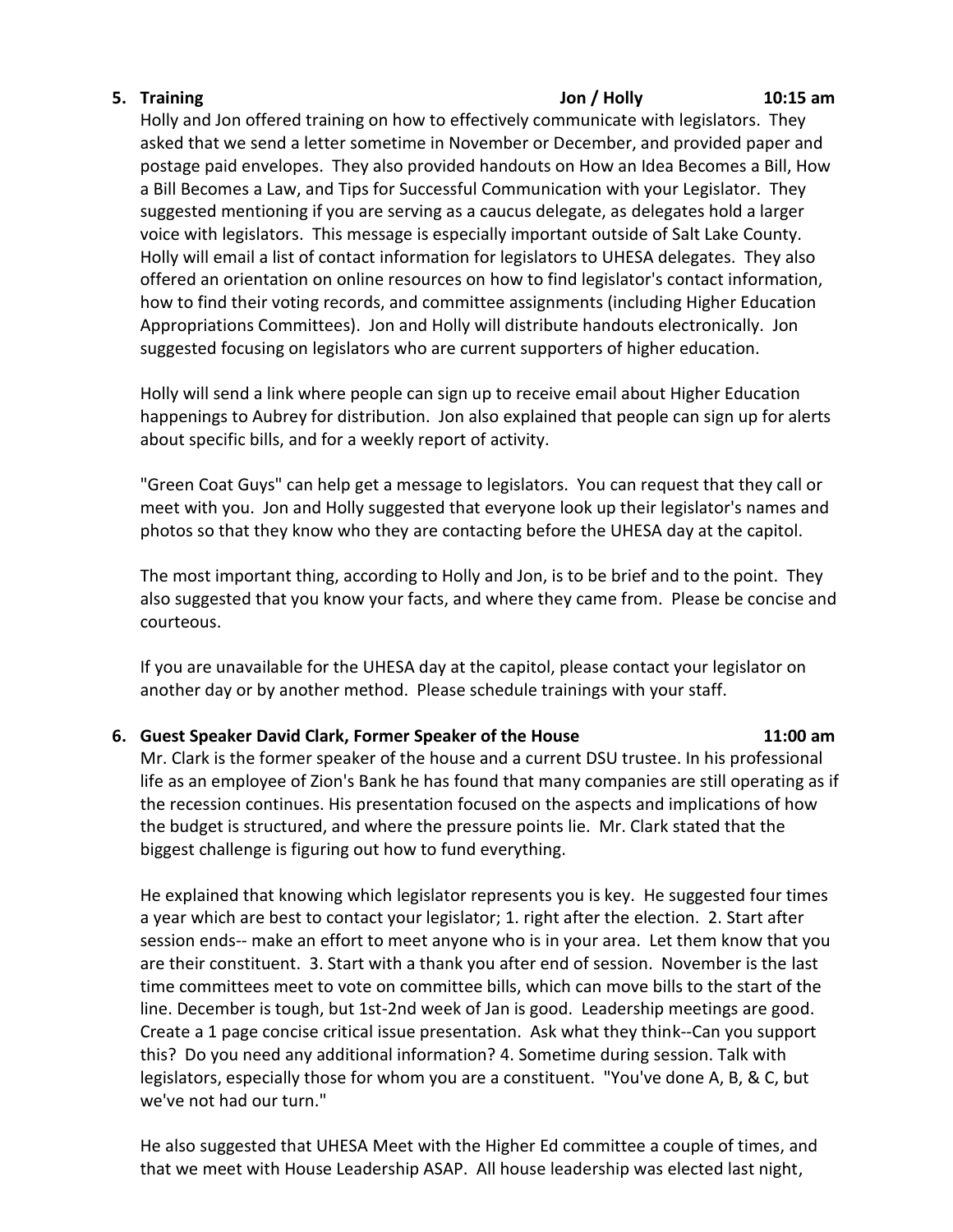including the following: House- Lockheart, Lee, Hues, Don Ibsen. Senate- Wayne Neiderhouser is president. Ralph Okerlund majority leader, Steve Adams Whip, Kneudsen is assistant Whip. He presented background info on budget concerns so that we will know what other draws are also being considered by legislators.

Mr. Clark suggests that UHESA is quite bold at this time in our requests, and referred to "Restructuring." He suggested that we be willing to settle for something less, but be bold in our requests. State legislature on the books states that tuition should not account for more than 25% of the cost of education. He suggested that we contact the schedulers of the house or senate to get on the schedule, and if speaking to the Speaker, talk about the state of the house, rather than focusing on the governor.

**7. Review of Goals / Future UHESA Kim Rasbold 1:30 pm**

1. Making contact with Snow: We're glad that the delegates from Snow have joined us today.

2. Legislative: Thanks to the legislative committee for all of their work so far this year

Other Goals/Discussion: Do ATCs have staff associations? (As asked by Dave) If so, they could be an added voice on the committee.

Focus on getting our campus reps involved: SUU gets weekly legislative updates from their university president. Legislative committee needs contact information for each school's legislative person. Tentative timeline (starting in January for the following year)-- Holly will develop and report back.

Suggestion to have a 5 min speaker for some of our monthly teleconferences: Focus on members of the education committee. Delegates were asked to develop a "Top 3 list."

The importance of being unified: How can UHESA help reinforce the message already being sent by our institutions, and how can they help us. Discussion was also held on possibly partnering with faculty.

Including campus legislative people in our phone calls: A separate meeting may be needed.

Need for contact info was emphasized. Dixie will extend an invitation to Brad to participate in our December meeting. (Q & A, plus what he'd like to share.)

The legislative committee will work with Dave to get contact information for senate leadership. Holly will draft the letter and goals to present. (Suggested goals: salaries and benefits) Please include a discussion about legislative priorities as part of association meetings and report back to the Legislative committee. Tentative release date for letter is first part of December.

Staff benefit matrix across campuses: Please send a copy of current staff evaluation form to Sheri (Sheri will send a reminder email).

Switching terminology from Classified/Professional to Exempt/Non-Exempt: Discussion of the terminology change is happening on some campuses. This topic will be explored further at later meetings.